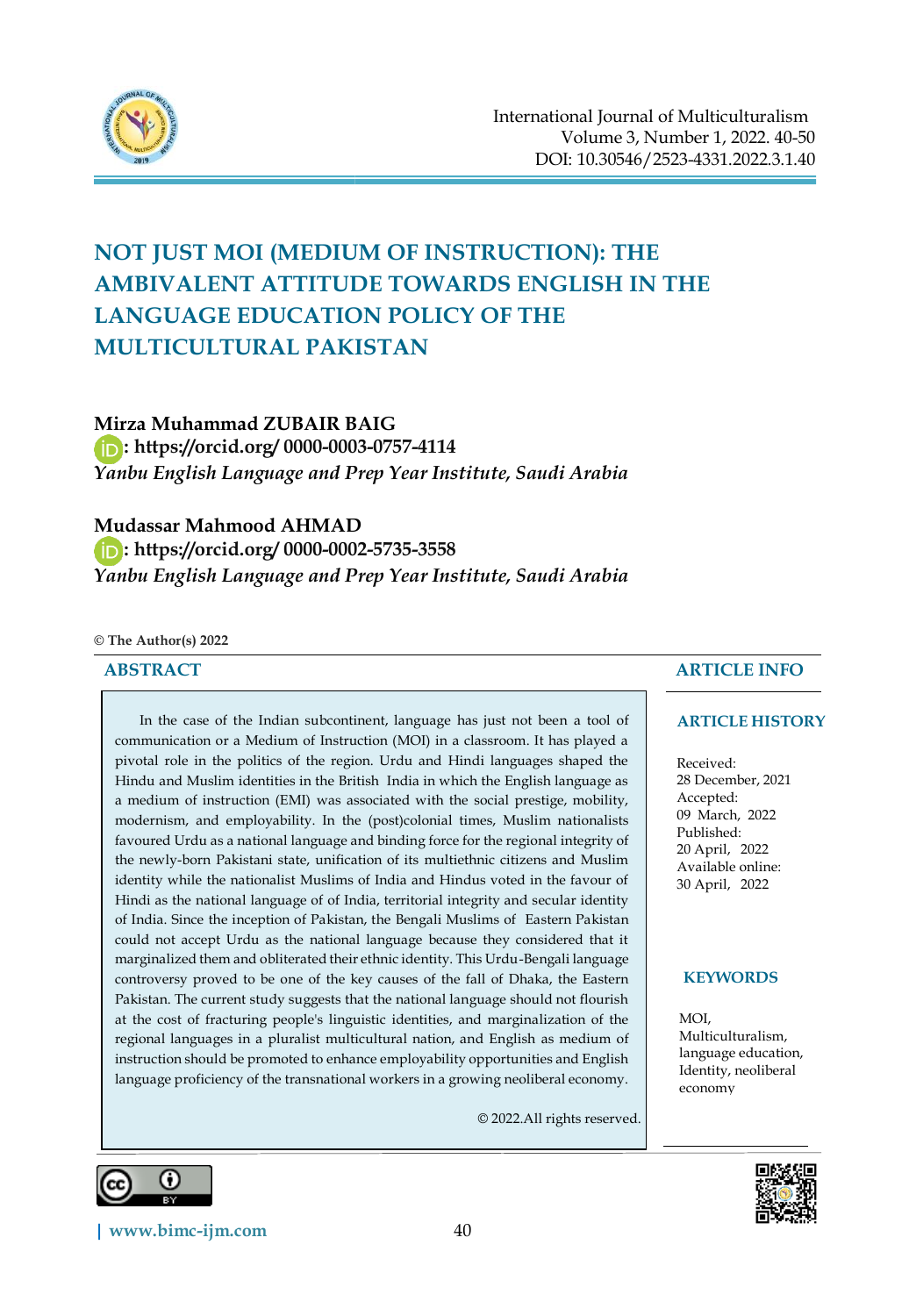#### **Introduction**

 Urdu as a national language, medium of instruction in the Pakistani public schools as well as the language of national curricula has not been very successful in integrating the Pakistani nation after the partition of British India in 1947 (Rahman, 1997; Mahboob, 2002; Jabeen, Chandio, & Qasim, 2020). The Bengali Muslims of East Pakistani took this enforced policy as an assimilationist agenda furthered by the West Pakistan to hegemonize their popular Bengali culture, distinct language and ethnic identity. English previously being the language of colonial masters and now a symbol of elitism, has further deepened the divide among the Pakistani society as it enhanced the chances of employability and social mobility for the graduates of English-medium schools and Higher Education Institutes (HEIs), while fairly marginalized the graduates of Urdu medium institutes and greatly to those passing out from the Madrasas- Islamic religious schools (Ahmed, 2011; Ammar, Naveen, Fawad, & Qasim, 2015; Shamim & Rashid, 2019). The neolibral economy, internationalization of education and transnational migrations has further marginalized Urdu and other vernacular languages. Historically, the symbolic identity of Urdu with the Muslim identity has been in opposition to the English language that became a trope for modernism, liberalism, westernaization and colonialism for the Pakistani masses. The love and hate relationship with the English language promoted an ambivalent attitude of the policymakers to the extent that the Supreme Court of Pakistan had to intervene in the favor of Urdu Language, meant to be used as an official language. Instead of favoring and promoting English language as a skill and medium of instruction (EMI), the policy makers still find it difficult to resolve the inherent ideological and historical conflicts associated with the identities, cultures, values these languages espouse. Since education is "the most formalized channel by which speakers acquire the symbolic and cultural credentials that are given premium in society at large." (Stroud and Wee, 2011), the recent single curriculum launched by the current Pakistani government is an effort to streamline the public, Islamic and English medium schools. Academic policy makers know that education is "a key site for the construction of social identities and of unequal relations of power." (Martin-Jones & Heller, 1996). The new education policy of Pakistan should recognize the importance of English language, treat it as a language skill, consider it as a tool for communication while giving it its due place since higher English language proficiency is directly correlated to employability in the booming freelance market and neoliberal economy, transnational neoliberal economy, local whitecollar public jobs, research, and local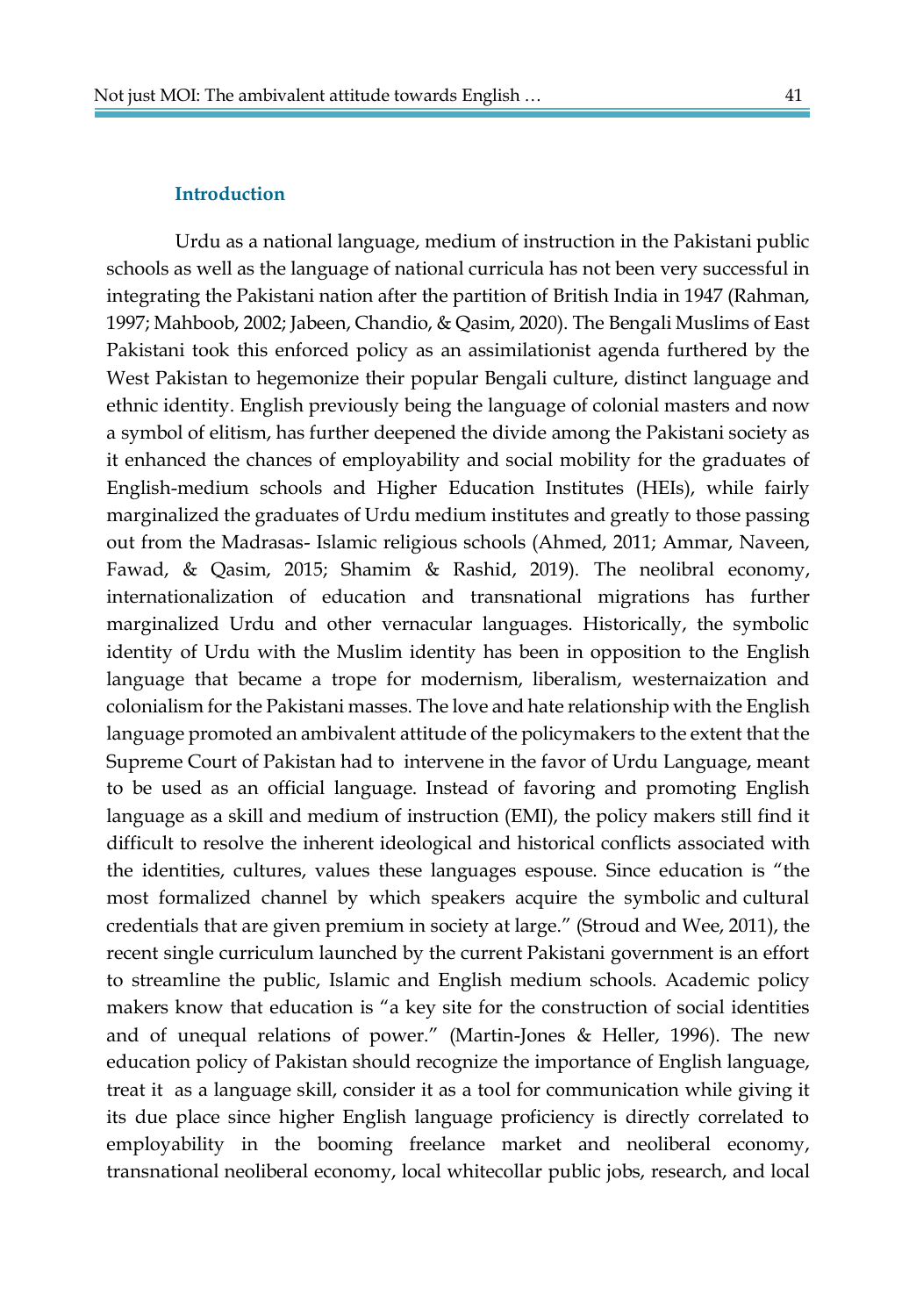and transnational higher education. The upcoming language policies should strike a balance among English as lingua franca, Urdu as national language and other vernacular languages.

### **Research Methodology**

It is a 'transdisciplinary' research (Fairclough, 2003), which recognizes research as "a process of bringing different disciplines and theories to bear together on a research topic, setting up a dialogue between them through which each is liable to change" (Fairclough, 2006:10). Therefore, the present research study has critically analyzed the role of language in multicultural and multiethnic Pakistan while drawing on the prevailing discourses on the official educational policy documents, history, and sociolinguistics. Specifically, the current investigation highlights the importance of linguistic capital by taking insights from the theoretical underpinnings of globalization, multiculturalism, neoliberalism, history and contemporary local education policies to understand and analyze the relationship of language with power, culture, ideology and identity formation. The primary sources of data have been accessed from the official website of the Ministry of Federal Education and Professional Training, Pakistan, and include National Curriculum Framework (NCF) 2017, National Education Policy Framework (NEPF) 2018, and Single National Curriculum (SNC) 2021, The National Human Development Report (NHDR) 2017 on Pakistan available on the UNDP website has also been consulted. The analysis is informed by Pierre Bourdieu's sociolinguistic concept of linguistic capital. Linguistic capital as a form of cultural capital offers various linguistic resources and abilities and an individual. The acquisition, competence and proficiency level of these languages determine an individual's position and value in a society and formal market such as the fashionable, educational, political and administrative markets (2000: 474-475).

#### **Language, Multiculturalism, and Identity: Historical Overview**

In the pluralistic Indian society, Persian and Sanskrits were the most popular languages used during the Muslim Mughal rulers (1526-1858) in India. However, the Muslims associated themselves with the Persian language, the language of the Muslim rulers and elite while Sanskrit was the language of ancient India and represented Hindu culture, identity and ideology. The British Raj(rule) of India (1858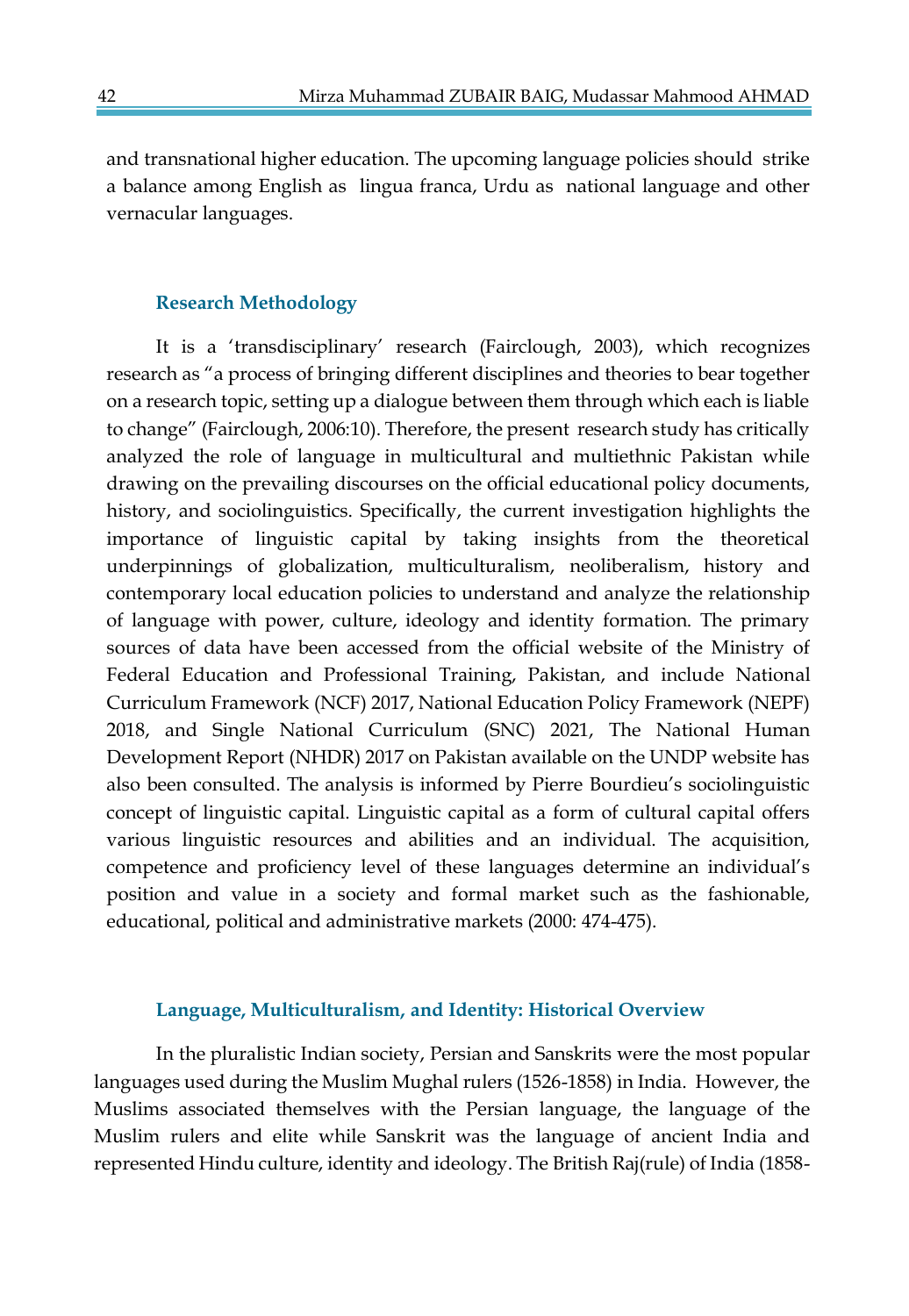1947) displaced the old master's language with English, and promoted Urdu language to construct a new identity for the Indian Muslim. Tharoor also notices the fact that "the court language of the Mughals was Persian and the Muslim section of the population used Urdu—a mixture of Persian, Arabic and Sanskrit (p.154). In his letter (dated 28 January 1835) to John Tytler, an assistant surgeon and a teacher serving at the Hindu College, Lord Macaulay, a British politician, decried oriental languages-based knowledge in favor of English medium scientific-based knowledge and education:

*I know that your Sanscrit and Arabic Books do not sell. I know that the English books of the School book Society do sell. I know that you cannot find a single person at your Colleges*  who will learn Sanscrit and Arabic without being paid for it. I know that the Students who *learn English are willing to pay. I believe therefore that the native population if left to itself would prefer our mode of education to yours. (p.123)*

*Macaulay alludes to the linguistic capital of the English language that is a saleable commodity in comparison with the contemporary oriental languages. He also terms English education as "the truth" whereas considers the oriental knowledge as "falsehood" (p.123).*

*Macaulay in 'Minute on Indian Education' of 1835 defines the purpose of the English educational system in India. In his own words, it would create "a class of persons, Indian in blood and colour, but English in taste, in opinion, in morals and in intellect"(Reprinted in The Post-Colonial Studies Reader, second edition, p. 375).* 

Urdu became "the medium of instruction in the Islamic seminaries (madrasas) and the major language of religious writings. It also became part of the Muslim identity" (Rahman, 2006:101). Later, the Indian Muslims visualized Urdu as a tool to preserve Muslim identity, resist linguistic imperialism of English and Hindi speaking majority Hindus. There was a fear that linguistic majorities mostly are "reluctant to grant 'their' minorities rights, especially linguistic and cultural rights, because they would rather see their minorities assimilated" A threat to an ethnic group's language is thus a threat to the cultural and linguistic survival of the group. Lack of linguistic rights often prevents a group from achieving educational, economic, and political equity with other groups. Injustice caused by failure to respect linguistic human rights is thus one of the important factors which can contribute to inter-ethnic conflict, and often does (Phillipson & Skutnabb-Kangas 1995: 495–496). However, the linguistic capital created a noticeable division between the Muslim haves and havenots on the basis of medium of instruction and language literacy. The rich Muslim community afforded elitist English medium modern education while the conservative lower middle class took Urdu medium education.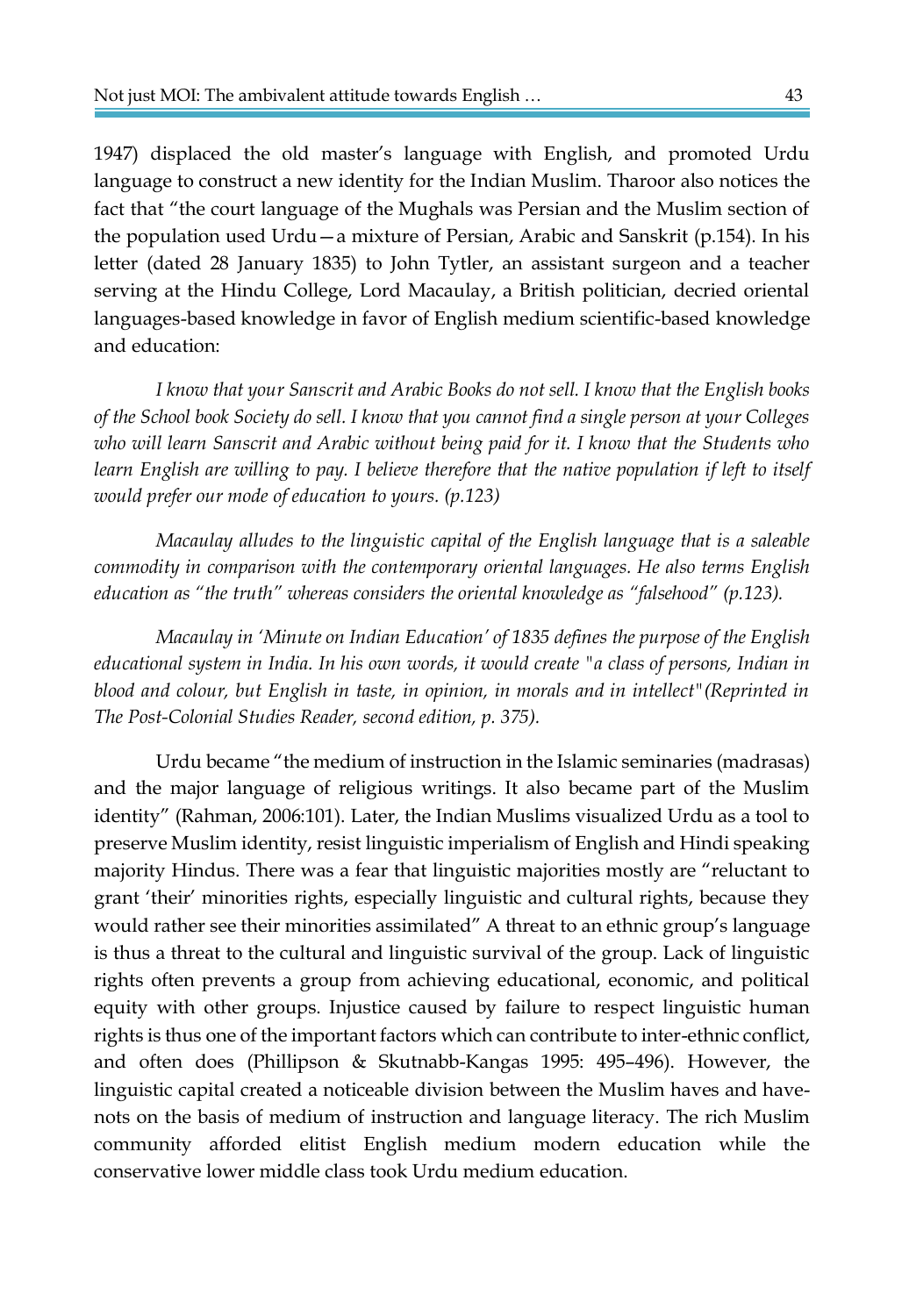The All India Muslim League linked Urdu language with the two-nation theory(a theory that purported that Hindus and Muslims were to different nations) and later Islamic movements like Jama'at-i-Islami assoicated it with the Pakistani nationalism. It is because language forms a central part of our identities (Cummins, 2000). Functionally, it is not limited to "thinking and communicating with others'' rather it has evolved into a community, wealth, politics, and "power over both people and places" (Thornton, 2018). Pragmatically, the poor class in rural and urban areas are "as deeply rooted in vernaculars such as Baluchi, Pakhtun, Punjabi, Siraiki, and Sindhi. Outside of the Muhajir communities of Sind, Urdu is not used below the lower-middle class" (Nasr, 1994: 85). Unfortunately, East Wing of Pakistan now called Bangladesh seceded in 1971 from Pakistan, a country that was carved out of Indian subcontinent in 1947 on the basis of two-nation theory, as a result of a civil war. The multiethnic groups unified as one nation in the name of Islam under the flag of new Muslim state Pakistan. One of the grievances that led to the Dhaka fall was the Bengali language. They foresaw the language of the center as a "threat to the [ir] cultural and linguistic survival." It is also observed that "Lack of linguistic rights often prevents a group from achieving educational, economic, and political equity with other groups [and it is] thus one of the important factors which can contribute to inter-ethnic conflict, and often does. (Phillipson & Skutnabb-Kangas 1995: 495–496). Ironically, the Bengali-speaking Muslims in East Pakistan were a majority, but the center of national power was in the control of West Pakistan and associated primarily with the Punjabi ethnic group proficient in Urdu and English languages (Ayres, 2009:12).

#### **Language Education Policy of the Multicultural Pakistan**

The 18th Amendment to the Constitution of Pakistan in 2010 devolved powers and declared education a provisional matter. At the Federal level, the Ministry of Federal Education and Professional Training has outlined the central education policy named as National Curriculum Framework (NCF) 2018 that observes how the students graduating from the English-medium Private schools get more employability opportunities than those passing out from the public sector schools which "mostly use Urdu and the regional mother tongue as a language of instruction." In the English-medium public-sector schools with the "low capacity of teachers to teach English as a second language", the students are "unable to achieve even basic competency levels"(NCF, 2018: 3). Thus, unexpected outcomes may emerge if any model without proper planning is applied. Infrastructural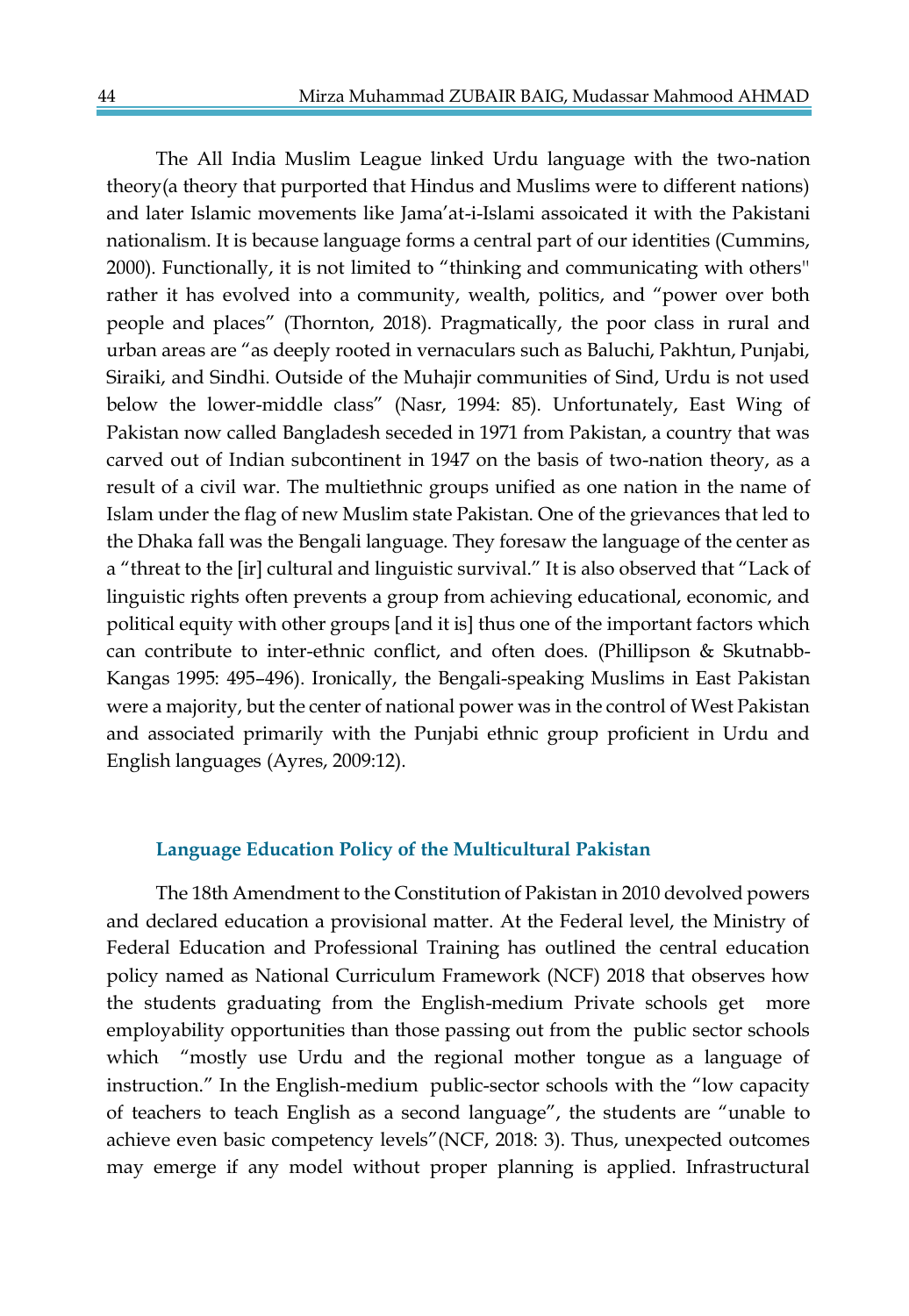support and teacher training are pivotal to attain "a privileged form of linguistic capital (Sah & Li, 2018).

To put it another way, the medium of instruction and language proficiency level are the distinct divisive factors which have attached prestige to the English language and high-cost private schools. The English-medium elitist private schools are quite expensive and beyond the reach of an ordinary low-income family. The English-medium public educational institutions have issues with the quality of teaching, "capacity of teachers, especially in rural areas", and learning resources. It has also been documented that children of parents proficient only in the vernacular luggage face greater problems in the learning of foreign language (NFC, 2018, p.64). Pakistan National Human Development Report (NDHR) of 2017 notes that English as a medium of instruction is proving to be "a barrier to learning and frustrates students, contributing to the prevalence of cheating (NDHR, 2017:56).

Article 251 of the Constitution of Islamic Republic of Pakistan, 1973 declared Urdu to be the national language of the country. It is aligned with what Bourdieu (2000) suggests to forge a unified national identity. In a multiethnic diverse nation, the state is responsible for the introduction of a "legitimate" national language that helps in the integration of different classes into a "single linguistic community"(p.469). However, it was written in the same article in the first version of the Pakistani constitution passed in 1973 that English is temporarily allowed till "arrangements are made for its replacement by Urdu" (The Constitution of the Islamic Republic of Pakistan, 2012). Though Urdu has to be legitimized and promoted as a national language for nation-building purposes, English as a medium of instruction and communication skill would unify the educational practices and labor market by "establishing the new hierarchy of linguistic practices"(Bourdieu, 2000: 470).

In addition to the propagation of national language, the Provincial Assembly may promote the use of a provincial language (NFC, 2018: 64). The provinces have the authority to choose the medium of instruction for their educational institutes (NFC, 2018:65). Urdu is the lingua franca of Pakistan and, quite interestingly, "mother tongue of only 8% people in Pakistan '' (NFC, 2018: 65). Out of every 100, 15 young learners have Urdu, 37 Punjabi, 10 Sindhi, 13 Pushto, 4 Balochi, 13 Seraiki and 8 other languages as their first language (NHDR, 2017: 35). Majority of the population use their provincial languages like Punjabi in Punjab, Sindhi in Sindh, Pashto and Hindko in Khyber Pakhtunkhwa, Balochi in Balochistan, and Shina in Gilgit-Baltistan as medium of instruction and language of communication. The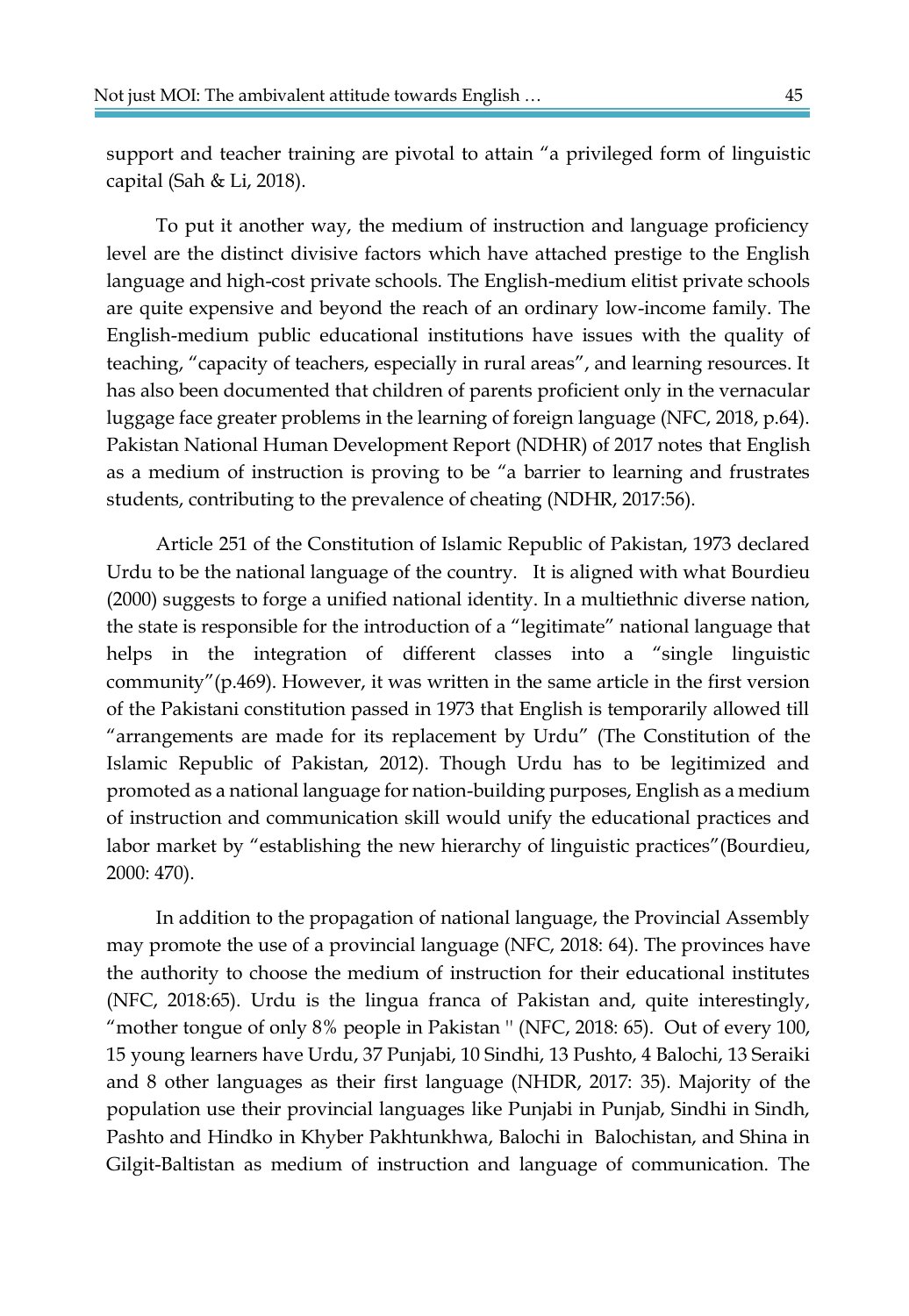policymakers at the provincial level would have to take into consideration that the regional languages should not experience "linguistic wrongs", a phenomenon which explains that the languages are initially "marginalized and deprived of resources or recognition," and it eventually leads to the "extinction of the languages" (Phillipson & Skutnabb-Kangas, 1995:483-484).

The Federal Government has encouraged the "multilingual policy, starting from mother tongue (i.e.  $L 1$ ) as medium of instruction in early grades, and moving to L 2 (Urdu and English) at lower secondary or secondary levels". It has also recommended the inclusion of Arabic, Persian, Turkish, and Chinese languages, and introducing uniform policy on languages and medium of instruction in order to bridge the disparity among the learners coming from the affluent families and lower strata of the society, and offer equal learning and employment opportunities (NFC, 2018:68). The onerous of responsibility in determining the language requirements of the learners is enormous on the policymakers, curriculum developers and educational institutions as the educational system has the "monopoly in the largescale production of producers/consumers, and therefore in the reproduction of the market" (Bourdieu, 2000:475). Some languages belonging to "a threatened linguistic capital" like Arabic, Persian and Turkish in the Pakistani context have "intrinsic" value outside the market. Notwithstanding, the national, official and vernacular languages have "social" and cultural value while English has the "capacity to function as linguistic capital"(Bourdieu, 2000:475). The neoliberal economy, characterized by deregulation and privatization, in order to make it more competitive and attractive to foreign investment (Fairclough, 2006:9) have added more value to the English language which is "serving as a medium that facilitates the free cross-border flows of goods, finances, ideas, and people that define our global world" (Park & Wee, 2013).

In Pakistan, the Ministry of Federal Education and Professional Training has recently introduced its policy regarding the implementation of Single National Curriculum (SNC) from Grade 1–5. It has outlined that English as a language is to be taught "as a language rather than subject." Whereas it warrants that the focus would be on "development of language skills and competencies" in case of Urdu, it safeguards, at the same time, the "promotion of diversity of culture and languages especially regional languages of Pakistan" (SNC, 2021). The introduction of English as a language at the primary level is a step in the right direction. However, it should be replicated at the secondary and tertiary level.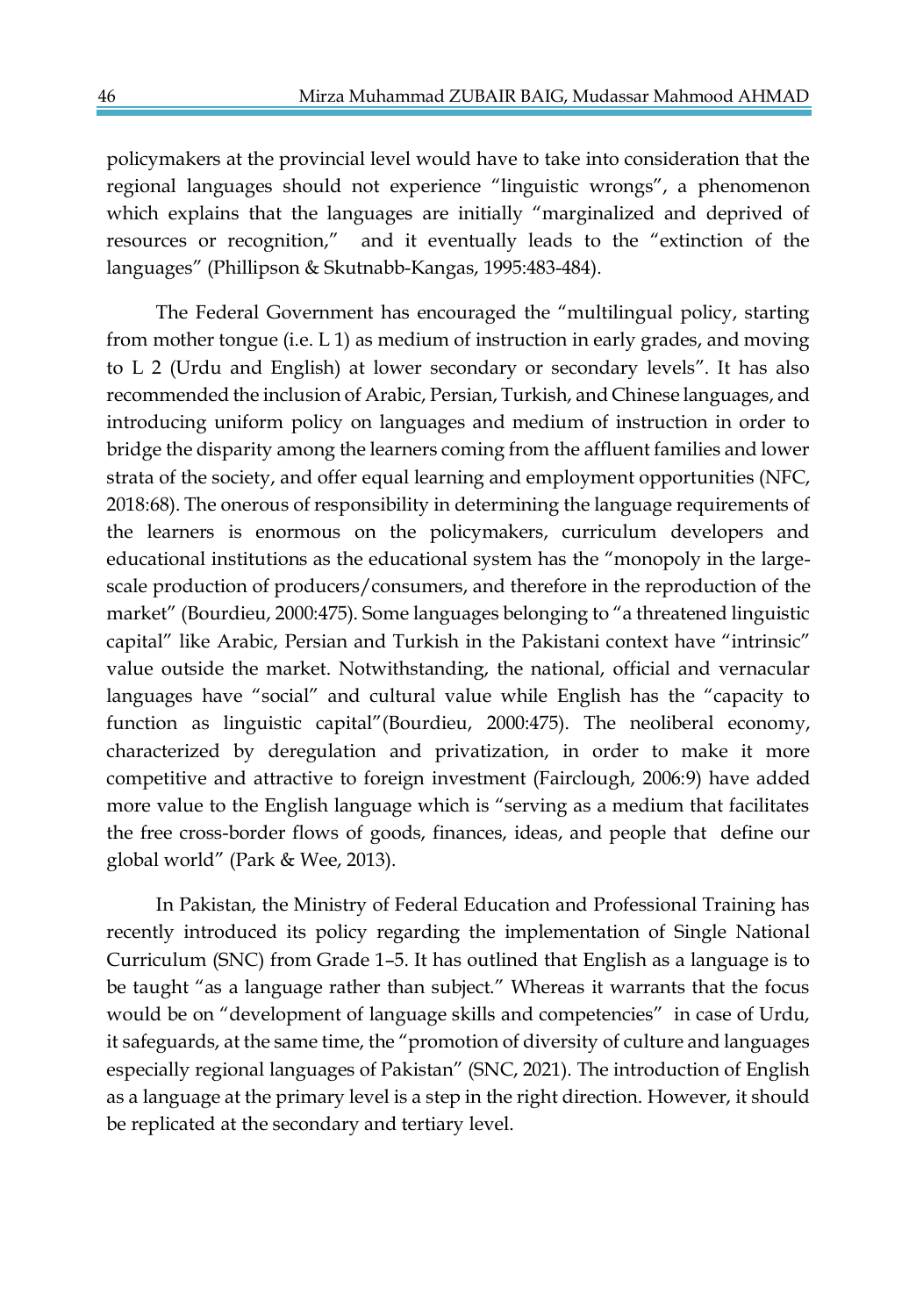The unequal investment in the learning and skill development give birth to political, social and economic vulnerabilities for the impoverished classes and ethnic groups. If the language policies are not properly constructed and reinforced by careful planning, EMI would serve to "(re)produce linguistic marginalization and educational inequality and injustice for children from a lower socioeconomic status" (Sah & Li, 2018). When such marginalized students remain silent, their "nonparticipation under these conditions have frequently been interpreted as lack of academic ability or effort, and teachers' interactions with students have reflected a pattern of low expectations which become self-fulfilling" (Cummins, 1996). Thus, all inclusive language policies are required to tap and groom the linguic potential of the learners, eventually, adding up to the linguistic capital of the individual and community.

Today, the case of the use of English is much more complex as the "older models of language and identity" have transformed. It is no more a colonizing language with an imperial center (Park & Wee, 2013). Still it is argued that "English should be rejected as a language that reproduces imperialistic relations, leading to the destruction and devaluation of local language, culture, and identity", however, those who counter such notions, argue that it can be a "legitimate language of local expression, a language that can bear the burden of local experience without limiting such experience through the lens of the colonialist" and thus can be "transformed into a weapon to strike back at the oppressive global relationships of power" (Park & Wee, 2013). Apparently, the case seems to tilt in favor of those who consider it a language of inequality, ideological distinction and class division.

If the state language policies exclude the importance of regional languages, "students' language, culture and experience … students are immediately starting from a disadvantage. Everything they have learned about life and the world up to this point is being dismissed as irrelevant to school learning…" (Cummins, 1996). He further informs that it is a challenge for teachers to " minimize the impact that is potentially disempowering and resulting from the "official" rejection of students' languages and cultures. This is not only a technical issue of how to implement appropriate forms of literacy and content instruction when students have weaker language skills (Cummins, 2000).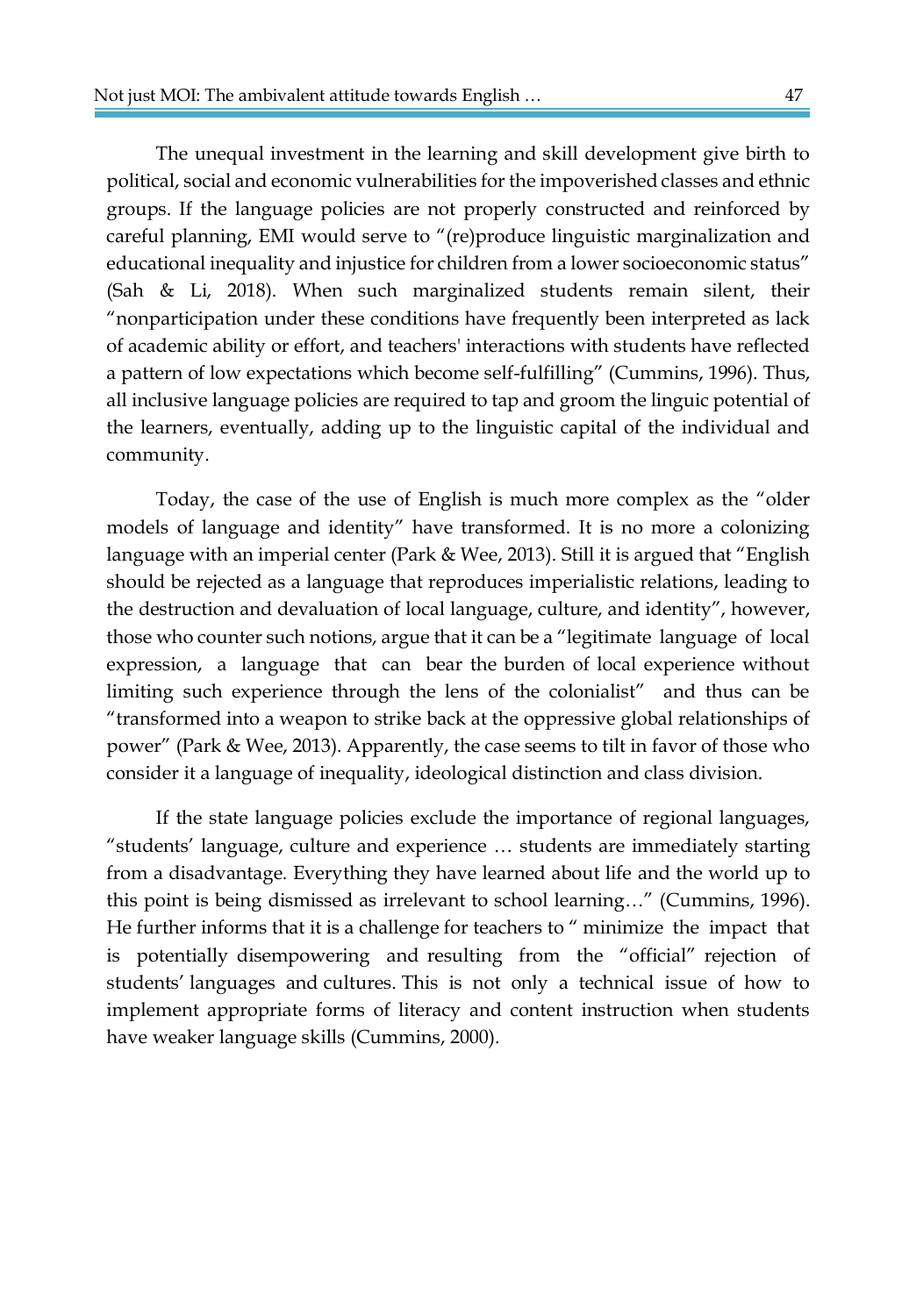#### **Conclusion and Recommendations**

The policymakers should prioritize the languages, and invest in the linguist capital in order to increase the employability of its working class in the local and transnational job market. National Vocational and Technical Training Commission (NAVTTC), the national regulator responsible for the Technical and Vocational Education and Training (TVET) policy making at the Federal level, should include English language as a skill in the National "Skills for All" program, and introduce programs to enhance the Pakistani workers' relevant language proficiency. The Federal and Provincial governments should coordinate to do need analysis for the language requirements of learners aligned with the 21st century communication skills and market demands. The Federal government with the help of its donor agencies should invest in the language capital, offer remedial programs in the rural public schools, and enhance the language(s) level. The governments should build a national competency framework for the ESL teachers, and work for their continuing professional development. In order to economize the cost of teachers' training, the in-service ESL master teacher trainers may be prepared in coordination with the educational agencies to create a snowball effect, and thus subsequently train more educators locally.

#### **Disclosure statement**

No potential conflict of interest was reported by the authors.

#### **Contact Information**

**E-mail:** mudassar.mahmud@gmail.com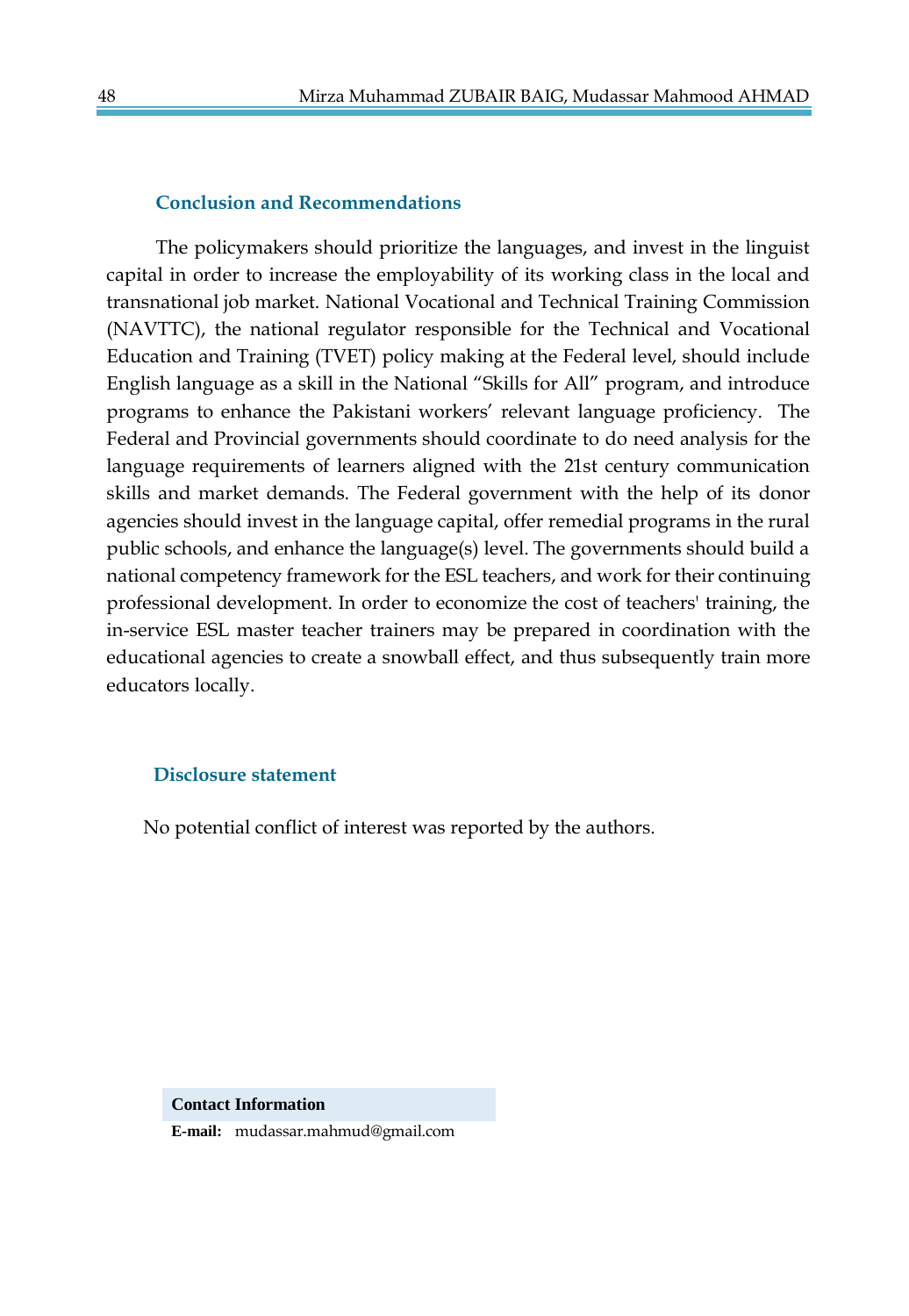#### **References and notes:**

- Ahmed, S.I. 2011. Issue of medium of instruction in Pakistan. International journal of social sciences and education, 1(1), pp.66-82.
- Ammar, A., Naveen, A.L.I., Fawad, A. and Qasim, K., 2015. Language policy and medium of instruction issue in Pakistan. Acta Linguistica Asiatica, 5(1), pp.111-124.
- Ayres, A., 2009. Speaking like a state: Language and nationalism in Pakistan. Cambridge University Press.
- Barnawi, O.Z., 2017. Neoliberalism and English language education policies in the Arabian Gulf. Routledge.
- Bill Ashcroft, Gareth Griffiths and Helen Tiffin (eds), The Post-Colonial Studies Reader, second edition (Routledge, 2006, pp. 24–67).
- Bourdieu, P. (2000). The production and reproduction of legitimate language (1982). In
- Burke, L., Girvin, A. (Eds.), The Routledge Language and Cultural Theory Reader. (pp. 467–477). Routledge.
- Cummins, J., 1996. Negotiating identities: Education for empowerment in a diverse society. California Assn for Bilingual.
- Cummins, J., 2000. Negotiating intercultural identities in the multilingual classroom. Catesol Journal, 12(1), pp.163-178.
- Fairclough, N., 2006. Language and globalization. London: Routledge.
- Haider, I., 2015. Supreme Court orders govt to adopt Urdu as official language. [ONLINE] Available at: https://www.dawn.com/news/1205686. [Accessed 15 March 2022].
- Iyanda Olayinka,R. 2021.Cross- culturalism in selected literary texts of the coastal nations of West Africa. International Journal of Humanities and Social Development Research. Volume 5, Number 1.pp- 25-38 . DOI: 10.30546/2523-4331.2021.5.1.25
- Jabeen, M., Chandio, D.A.A. and Qasim, Z., 2020. Language controversy: impacts on national politics and secession of East Pakistan. South Asian Studies, 25(1).
- Macaulay, T., & Pinney, T., 1976. The Letters of Thomas Babington MacAulay: Volume 3. Cambridge: Cambridge University Press.
- Mahboob, A., 2002. No English, no future. Language policy in Pakistan. In S. Obeng & B. Hartford (Eds.), Political independence with linguistic servitude: The politics about languages in the developing world, pp.15-39.
- Martin-Jones, M. and Heller, M., 1996. Introduction to the special issues on education in multilingual settings: Discourse, identities, and power: Part I: Constructing legitimacy. Linguistics and education.
- Ministry of Federal Education and Professional Training Pakistan. 2021. Single National Curriculum. [ONLINE] Available at:
- http://www.mofept.gov.pk/ProjectDetail/MzkyNDc2MjMtY2VjYy00ZDA4LTk5OTUtNzUyND I3ZWMzN2Rm. [Accessed 15 March 2022].
- Nasr, S.V.R., 1994. The vanguard of the Islamic revolution: The Jama'at-i Islami of Pakistan (No. 19). Univ of California Press.
- National Assembly of Pakistan. 2012. The Constitution of Islamic Republic of Pakistan. [ONLINE] Available at: https://na.gov.pk/uploads/documents/1333523681\_951.pdf. [Accessed 15 March 2022].
- Planipolis UNESCO. 2018. National Education Policy Framework 2018. [ONLINE] Available at: https://planipolis.iiep.unesco.org/en/2018/national-education-policy-framework-2018-6524. [Accessed 15 March 2022].
- Park, J.S.Y. and Wee, L., 2013. Markets of English: Linguistic capital and language policy in a globalizing world. Routledge.
- Park, J.S.Y., 2016. Language as pure potential. Journal of Multilingual and Multicultural Development, 37(5), pp.453-466.
- Phillipson, R. and Skutnabb-Kangas, T., 1995. Linguistic rights and wrongs. Applied linguistics, 16(4), pp.483-504.